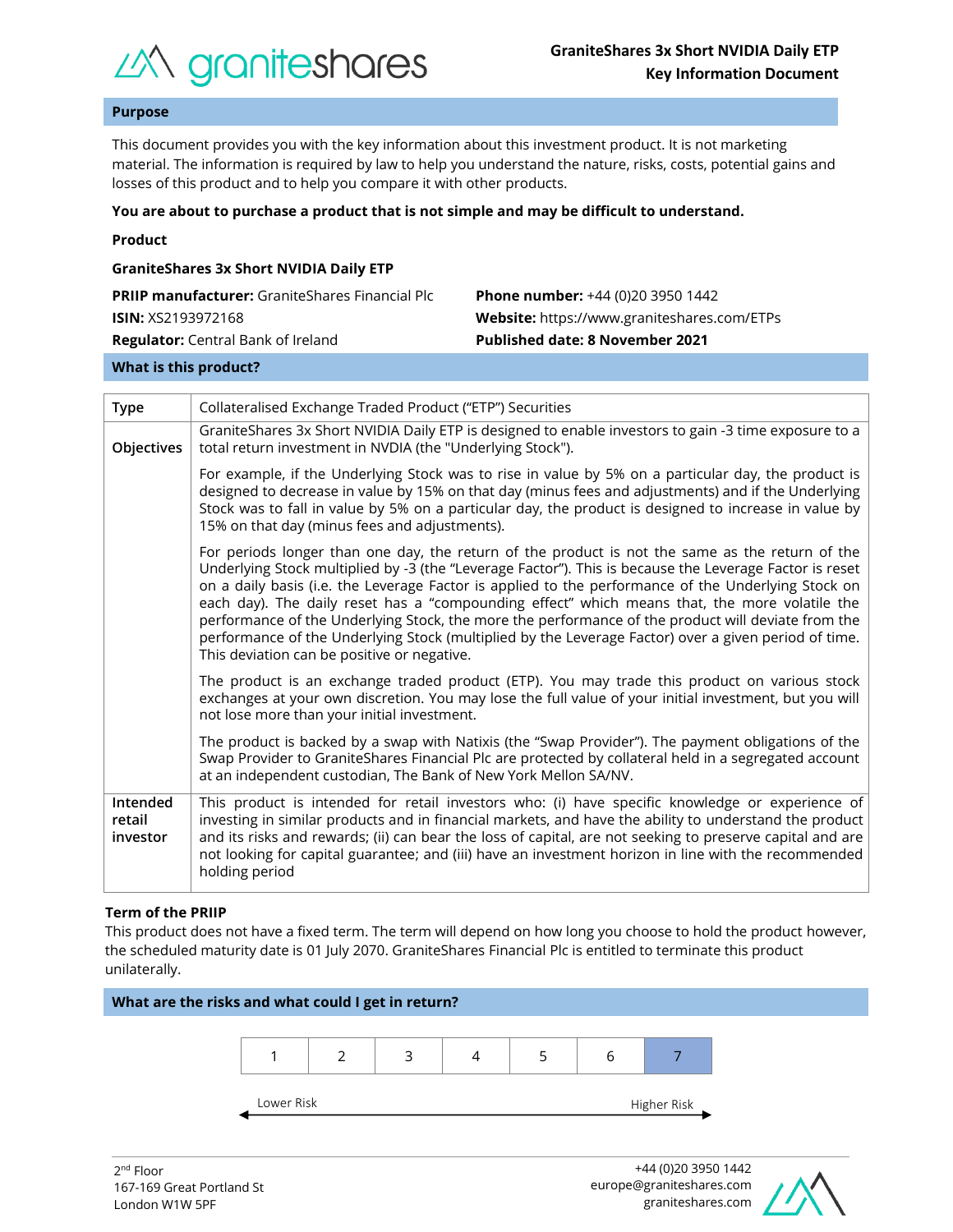# *industry of Crantes*

What you might get back after costs  $\sim$  \$410.03 Average return (%) and the set of the set of the set of the set of the set of the set of the set of the set of the set of the set of the set of the set of the set of the set of the set of the set of the set of the set of t

What you might get back after costs  $\vert$  \$12125.42 Average return (%) 21.27%

What you might get back after costs  $\vert$  \$10942.12 Average return (%) and the set of the set of the set of the set of the set of the set of the set of the set of the set of the set of the set of the set of the set of the set of the set of the set of the set of the set of t



The risk indicator assumes you hold the product for 1 day. The actual risk can vary significantly if you hold the product for a longer timeframe and you may get back less. You may not be able to sell your product easily, or may have to sell at a price that significantly impacts on how much you get back.

The summary risk indicator is a guide to the level of risk of this product compared to other products. It shows how likely it is that the product will lose money because of movements in the markets or because we are not able to pay you.

We have classified this product as 7 out of 7, which is the highest risk class.

This rates the potential losses from future performance at a very high level, and poor market conditions are very likely to impact the performance. This product does not include any protection from future market performance, so you could lose some or all of your investment. If we are not able to pay you what is owed, you could lose your entire investment.

**Be aware of currency risk.** If you receive payments in a currency different to that of your home jurisdiction, the final return you will get will depend on the exchange rate between the two currencies. This risk is not considered in the indicator shown above.

**Investment \$10,000**

**Scenario**

**Unfavourable Scenario**

**Moderate Scenario**

**Favourable** 

**Stress Scenario**

# **Performance Scenarios**

The figures shown include all the costs of the product itself but may not include all the costs that you pay to your advisor or distributor or broker. The figures do not take into account your personal tax situation, which may affect how much you get back.

This table shows the money you could get back over the recommended holding period, under different scenarios, assuming that you invest \$10,000.

The scenarios shown illustrate how your

investment could perform. You can compare them with the scenarios of other products. The scenarios presented are an estimate of future performance based on evidence from the past on how the value of this investment varies and are not an exact indicator. What you get will vary depending on how the market performs and how long you keep the investment. The stress scenario shows what you might get back in extreme market circumstances, and it does not take into account the situation where we are not able to pay you. **Scenario** What you might get back after costs  $\sim$  \$6452.61 Average return (%)  $-35.46\%$ 

# **What happens if GraniteShares Financial Plc is unable to pay out?**

The product is not protected by the Irish Deposit Guarantee Scheme or any other investor compensation or guarantee scheme. This means that if GraniteShares Financial Plc is unable to pay out, you may lose all of your investment. Since the ability of GraniteShares Financial Plc to pay out depends on receiving amounts due under the product from the Swap Provider, the Swap Provider provides assets daily to a segregated account as collateral for such obligations with a value equal to or in excess of the value of the daily price of the product. If the Swap Provider is unable to pay GraniteShares Financial Plc, its ability to pay out will be limited to the amounts realised from such collateral, as further explained in the Prospectus.

## **What are the costs?**

## **Costs over time**

The Reduction in Yield (RIY) illustrates the impact the total costs you pay may have on your investment return.

The total costs take into account oneoff, ongoing and incidental costs.

The amounts shown here are the cumulative costs of the product itself, for the recommended holding period,

|                    | Investment \$10,000             | If you cash in after one (1) day |  |
|--------------------|---------------------------------|----------------------------------|--|
| <b>Total costs</b> |                                 | \$1.37                           |  |
|                    | Impact on return (RIY) per year | 4 99 %                           |  |



One (1) day (Recommended holding period)